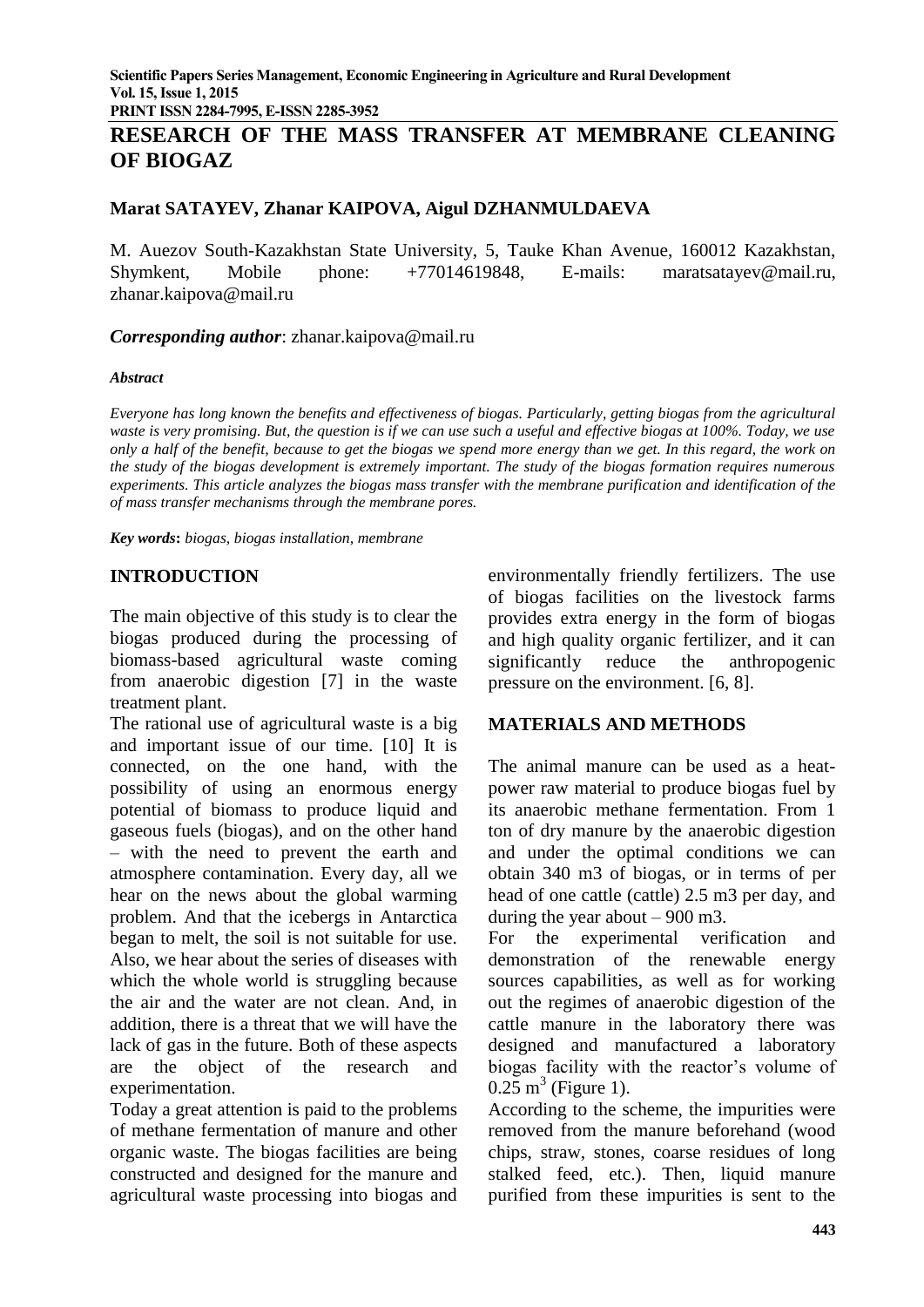# **PRINT ISSN 2284-7995, E-ISSN 2285-3952**

bioreactor for the anaerobic digestion. During fermentation, a special micro-flora is developing in the manure, which successively destroys the organic materials transforming into a volatile fatty acids, and the latter under the action of syntrophic bacteria and methane are converted into the gaseous products – methane and carbon dioxide. At the same time, during the fermentation of manure its deodorization, deworming are provided, and the ability of weed seeds to germinate and translate the fertilizing substances into the mineral form is being destroyed.

The biogas is burnt in the gas units, and fermented manure is collected in a store and then it is used in the fields as fertilizer.

The biogas facility is constructed of three main units – a bioreactor for the anaerobic digestion of manure, a gasholder (the device for the manure preparation for fermentation), and assistive devices for the operation of bioreactor systems.

|  | Table 1. Key performance of the biogas facility |  |  |
|--|-------------------------------------------------|--|--|
|  |                                                 |  |  |

| <b>Indicators</b>                | <b>MU</b>                  | Value        |  |
|----------------------------------|----------------------------|--------------|--|
| The total volume of the          | $\mathcal{M}$              | 0.25         |  |
| bioreactor                       |                            |              |  |
| The volume of the gas space      | $\overline{\mathcal{M}}^3$ | 0.07         |  |
| Temperature processing<br>bv     | $\rm ^{o}C$                | 35-37        |  |
| mesophilic - M at thermophilic - |                            | 55-57        |  |
| т                                |                            |              |  |
| Duration of treatment            | Days                       | $20-22$ at M |  |
|                                  |                            | 12-15 at $T$ |  |
| Pump power for mixing manure     | $\kappa B t$               | 0.37         |  |
| Installed capacity of electric.  | $\kappa B t$               | 2.0          |  |
| heater                           |                            |              |  |
| Heat exchange surface area       |                            | 0.33         |  |

The bioreactor is a cylindrical containerdigester of black steel with a thickness of 7 mm. The height of the digester is 1.5 m, the diameter is 530 mm. The reactor was equipped with an electric heater with a heat transfer surface area of  $0.33 \text{ m}^2$ .

The stirring of the substrate in the reactor is hydraulic done with the help of pump and a piping system with valves. When the pump is in operation, the substrate is taken from the mixing reactor and through the pipeline system goes to its upper part. The removal of the fermented manure goes through the effluent removal conduit system when the fresh portion of the substrate is added.

To clean the reactor there is a discharge valve in its lower part. Table 1 shows the main technical indicators of a biogas facility.



Photo 1. Experimental setup for the biogas production List 1



Photo 2. Experimental setup for the biogas production List 2

To estimate the total porosity the method [2] have been used. A sample of membranes previously weighed, is saturated with a wetting liquid, and then it is weighed again and then  $\varepsilon_0$  is calculated: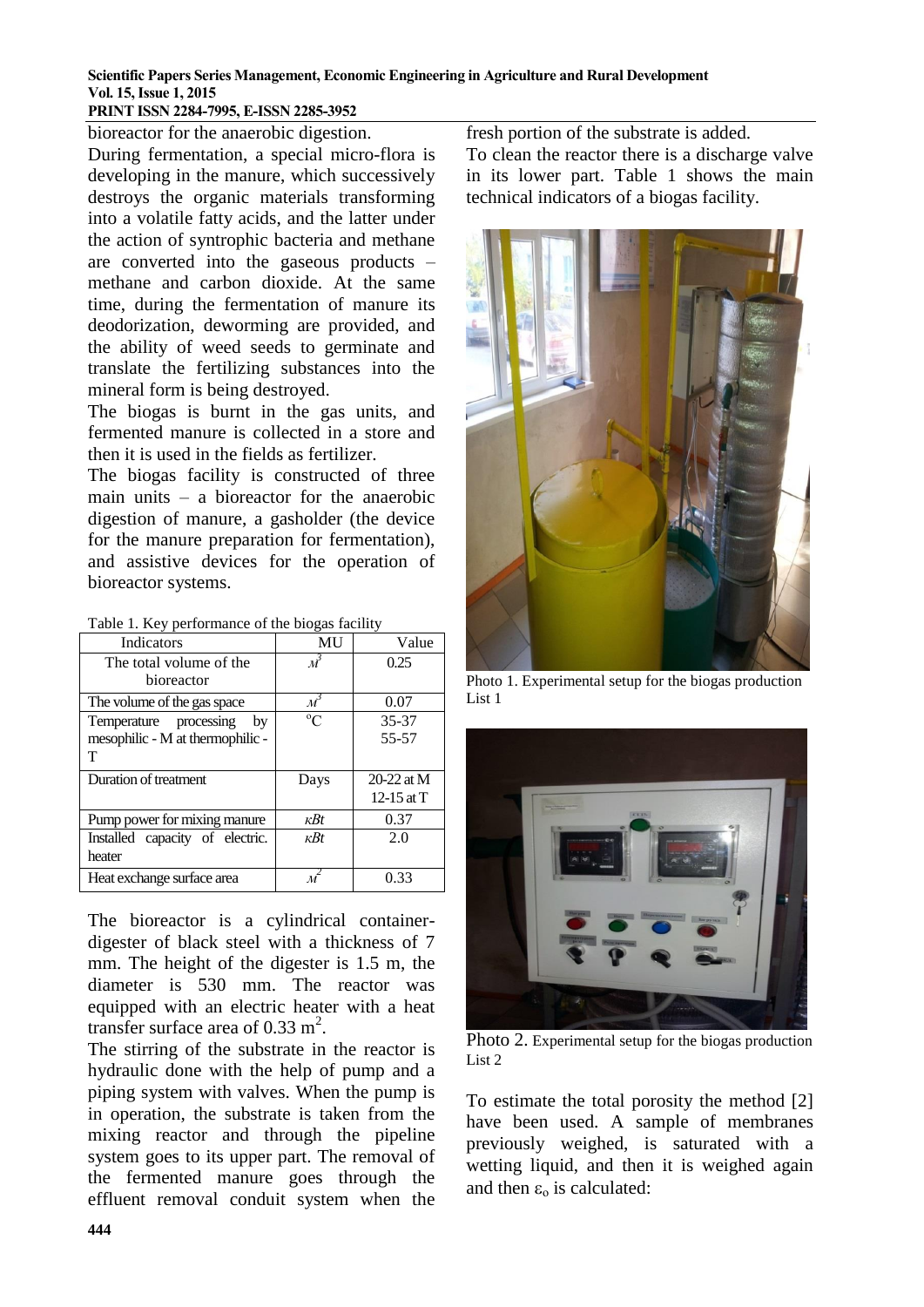**PRINT ISSN 2284-7995, E-ISSN 2285-3952** 

$$
\varepsilon_{o} = \frac{G_{o\delta} - G_{o\delta}}{V_{M}\rho_{\kappa}},\tag{1}
$$

where,  $G_{\text{oo}}$  - is mass of sample saturated with liquid;

 $\rho_{\rm w}$  - liquid density.

The pores' radius was determined by the flow of the liquid forced through the membrane. The volume  $(V_p)$  of liquid passing through the membrane is measured during the time  $(\tau)$  at a known constant pressure drop across the membrane, and then, the r is calculated, using the Poiseuille's equation:

$$
r = \sqrt{\frac{8\mu ql}{S_o f_o \Delta P}},\tag{2}
$$

The area (S) needed for the filtration of membrane surface is defined by the formula:  $S=1,5 \, (V/v)s,$  (3)

where,  $s - is$  the surface area of the control membrane;

 $V - i$  s the volume of gas that must be filtered;  $v -$  is the volume of gas filtered before the moment when there is a sharp decrease in the flow rate through the filter.

The concentration polarization is determined by the formula [6]:

$$
CP = \frac{\exp\left(\frac{G_1}{\beta}\right)}{\varphi_H + (1 - \varphi_H)\exp\frac{G_1}{\beta}},
$$
\n(4)

Assuming that the true selectivity  $\varphi$ i = 1, we get:

$$
CP = \exp{\frac{G_1}{\beta}},
$$
\n(5)

where,  $G1 - is a specific membrane$ permeability;

 $\beta$  – is a mass-transfer coefficient material from the membrane surface in the gas volume. Conducted researches [22] of the mass transfer make the following equation possible to determine the mass-transfer coefficient:

$$
Sh=0,023 \, Re^{0.8} \, Sc^{1/3},\tag{6}
$$

where

$$
Re = \frac{wd_{\rho}}{v}; \quad Sc = \frac{U}{D}; \quad Sh = \frac{\beta d_{\rho}}{D}
$$
 (7)

*w* - the average flow rate;

*β* - mass-transfer coefficient;

*D* - diffusion coefficient;

*d<sup>e</sup>* - the equivalent diameter of the channel.

Permeability was calculated using the formula:

$$
G = V/(St), \tag{8}
$$

where, V - volume of the filtrate, L;

S - area of the work surface, m2;

t - the duration of filtration, h.

Selectivity  $\varphi$  was calculated according to the formula:

$$
\varphi = (C_1 - C_2 / C_1) \cdot 100,\tag{9}
$$

where, *C1* and *C2* - concentration of substance in the feed gas, respectively, and the filtrate, %.

#### **RESULTS AND DISCUSSIONS**

The selection of the operating pressure depends on the resistance of the membrane channel. The experimental indicators of the permeability depending on the operating pressure are shown by the following characteristic features (Fig. 1).



Fig. 1. The effect of pressure on the permeability.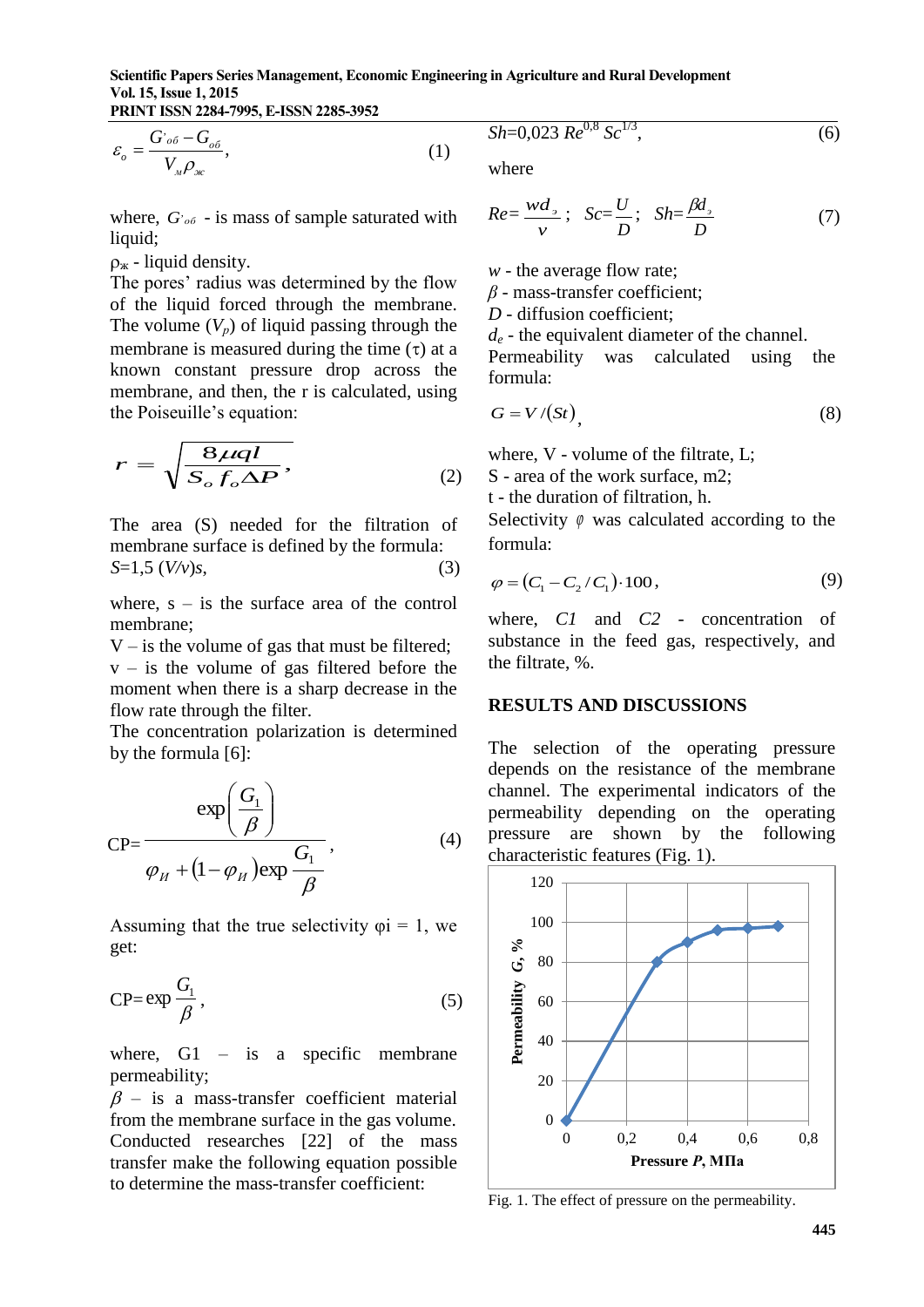**PRINT ISSN 2284-7995, E-ISSN 2285-3952** 

Permeability depending on the pressure increases at the beginning, but the nonlinear relationship, and then becomes substantially constant.

Increasing the pressure increases the concentration of impurities at the surface of the membrane.

Fig. 2 shows the dependence of the selectivity of the pressure. As pressure increases, the selectivity decreases, as the pressure increases, the selectivity increases for all components, which reduces the required component.



Fig. 2. Dependence of selectivity on the pressure.

In Fig. 3. shows the effect of speed on the permeability, which shows that an increase in the flow rate increases permeability to gas.

The driving force of the process is the pressure drop. Pores' sizes in the membrane or the external pressure are chosen so that the mean free path of the molecules is greater pore size, i.e. Canute was carried out in stages over Knudsen. When there is a Knudsen the flow is inversely proportional to the square root of the mass of the molecules. This relationship determines the separation factor.

In large pores, when the pore diameter is larger than the mean free path of the molecules of the adsorptive, mainly sea transport is normal, or bulk diffusion.

When we have a small size of pores, and when the mean free path of the molecules is much larger than the pore's radius, then the determinant of the rate of diffusion is the

frequency of collisions with the walls of the pores. This is called the molecular diffusion or Knudsen. The collision of the adsorbed molecules to the surface at a certain time interval, they are fixed on the active sites of the adsorbent and only after that, because of thermal motion, removed in the liquid phase.



Fig. 3. Effect on the rate constant

If the pores are commensurate with the absorbing molecules, the process gets an activated character. By analogy with the ideas of Arrhenius, developed for the chemical reaction, not all molecules can penetrate the pores and be absorbed there, but only those who have some excess energy.

The basis of molecular-kinetic analysis of diffusion of small molecules (molecules of simple gases) in a polymer based on the assumption that the diffusive transport is carried out by successive periodic surges of diffusing molecules from one equilibrium position to another. The possibility of such movement is typically associated with the presence in the medium of a polymer free volume, i.e. some intermolecular gaps of different shapes and sizes due to the motions of the segments of the polymer matrix, and by moving the diffusing molecules. These provisions are taken as the basis of a number of theoretical relations obtained by researchers, which are based on different assumptions and are used to explain the experimental results to determine the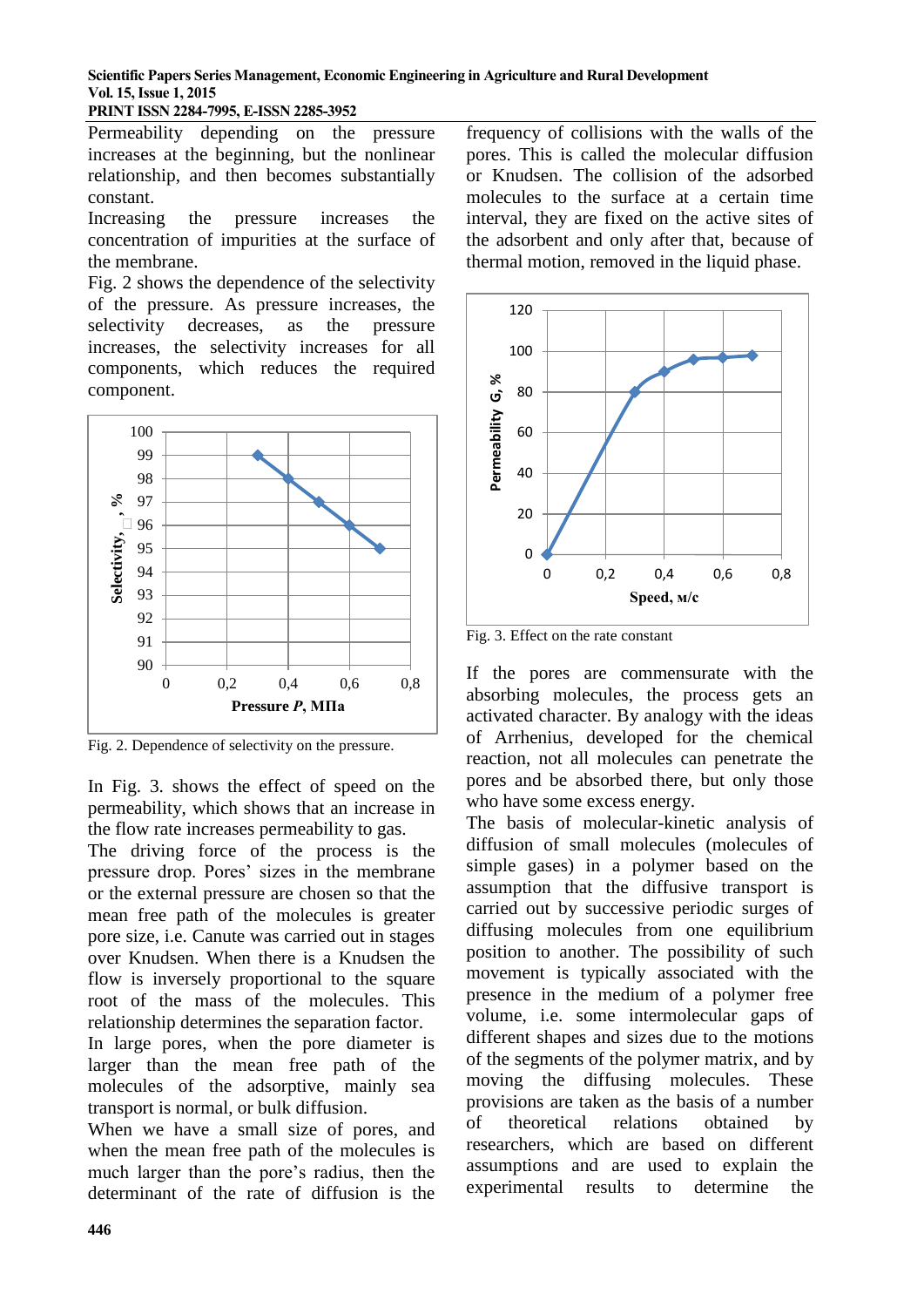# **PRINT ISSN 2284-7995, E-ISSN 2285-3952**

viscosity, solubility and diffusion in polymers. Therefore, when confronted with the term "free-volume theory" is often used in the qualitative interpretation of the experimental results, we must be clear that this is not a strict mathematical description of the process, and on a certain set of diverse theoretical calculations.

However, it should be recognized that the original model of the "free volume" for the qualitative analysis of the observed experimental dependencies diffusion of small molecules in polymers is productive and have sufficiently serious justification.

With increasing pressure, the diffusing gas mean free path of molecules becomes comparable and smaller pore diameter and Knudsen flow becomes either the viscous flow (Poiseuille flow) if attached to the membrane pressure gradient in either molecular interdiffusion, if both sides of the membrane constant pressure but the gas composition varies. Under the molecular interdiffusion we mean the diffusion in gases at the mean free path of the molecules much smaller than the pore size.

When there is a viscous flow then the separation of gases in the pores doesn't occur. In this case, the separation membrane can perform functions most likely as a filter only due to steric effects, i.e. delaying those molecules or aerosol particles sizes greater than the pore size.

Porous membranes, in which the regime of molecular diffusion does not seem to be used in any separation processes, although we cannot exclude such possibilities for any specific cases. Study of the processes of molecular diffusion in porous catalysts and sorbents, as well as the transition from the Knudsen diffusion to the molecular diffusion on the same objects are explored in a large number of original and review publications [9,11]. We note only that the effective diffusion coefficient in this case is usually calculated from the semi-empirical relations.

In FIG. 4 it is shown the dependence of the mass transfer coefficient of the membrane in the permeate stream from the phase velocity. The figure shows that the increase in speed increases the mass-transfer coefficient. Mass

transfer rate depends on the dynamic motion of the gas mode, providing faster delivery of molecules to the outer boundary layer than their diffusion through the layer to the inner border. The higher intensity within a certain range of mixing gas is, the shorter the path of the molecules diffusing to the surface of the membrane is, and the sooner you deliver them to the surface, which is consistent with previous findings [1].



Fig. 4. Coefficient of mass transfer from the membrane to the permeate flow rate from the liquid phase.

In Fig. 5 it is shown the dependence of coefficient of mass transfer to the pores of the membrane from the inner the diffusion coefficient.



Fig. 5. Dependence of the mass-transfer coefficient in the membrane pores by internal diffusion coefficient.